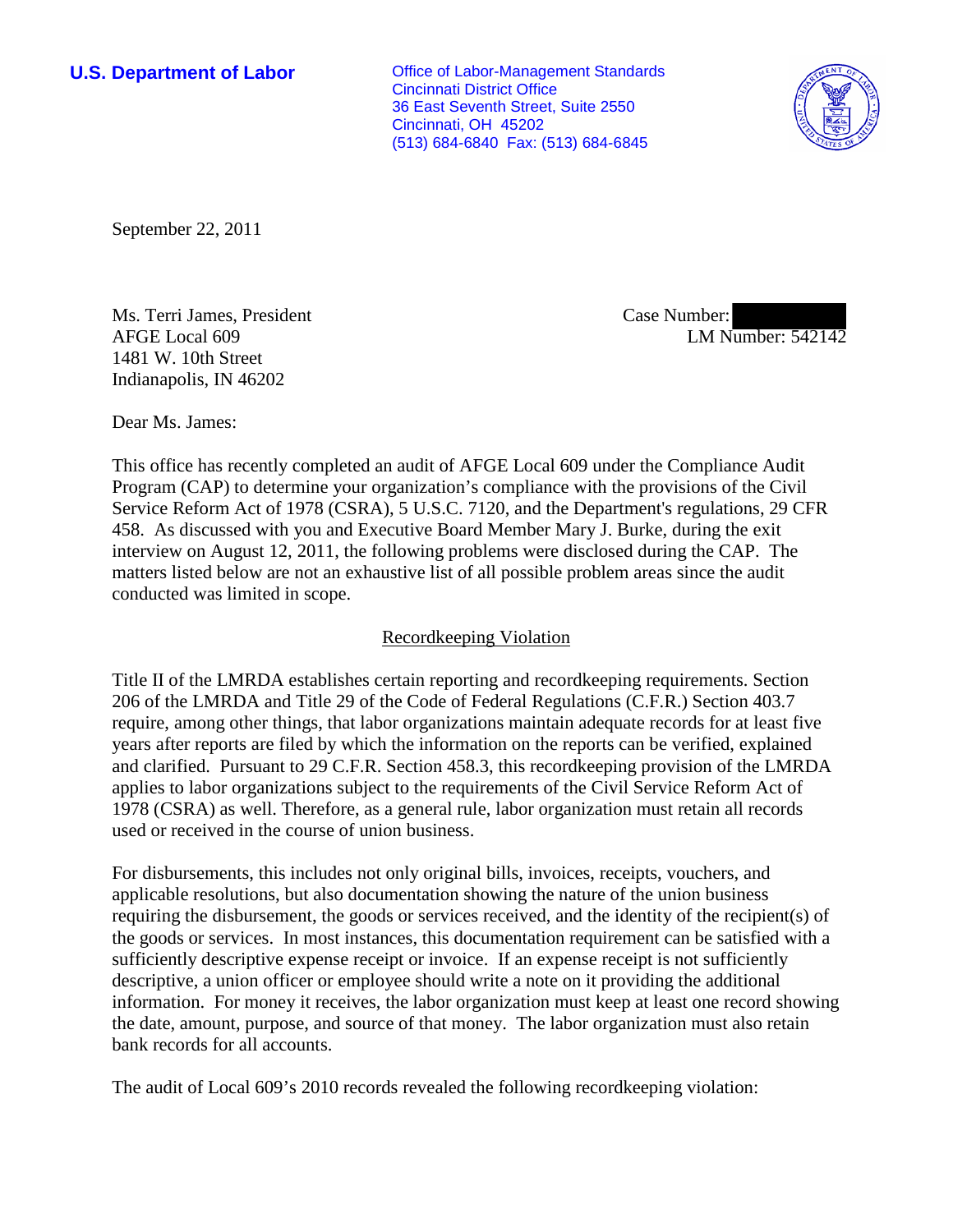Ms. Terri James September 28, 2011 Page 2 of 3

#### 1. Vendor Receipts

Local 609 did not retain adequate documentation for union expenses. For example, vendor receipts were not maintained for a number of union expenses including union disbursements to Staples and GFC Marketplace amounting to at least \$238.00.

As noted above, labor organizations must retain original receipts, bills, and vouchers for all disbursements. The president and treasurer (or corresponding principal officers) of your union, who are required to sign your union's LM report, are responsible for properly maintaining union records.

Based on your assurance that Local 609 will retain adequate documentation in the future, OLMS will take no further enforcement action at this time regarding the above violations.

### Reporting Violation

Pursuant to 29 C.F.R., Section 458.3, the reporting requirement under 29 C.F.R. Section 403.2 (see Section 201(b) of the Labor-Management Reporting and Disclosure Act (LMRDA)) is made applicable to labor organizations subject to the requirements of the CSRA. This provision requires labor organizations to file annual financial reports that accurately disclose their financial condition and operations. The audit disclosed a violation of this requirement. The Labor Organization Annual Report, Form LM-3, filed by Local 609 for fiscal year ending June 30, 2010, was deficient in the following area:

1. Categorization of Disbursements

Local 609 improperly reported per capita tax payments totaling \$90,963 in Item 54 (Other Disbursements). Per capita tax paid as a condition or requirement of affiliation with your parent national union, state and local central bodies, a conference, joint or system board, joint council, federation or other labor organization should be reported in Item 47 (Per Capita Tax).

Since Local 609 has filed an amended Form LM-3 for the fiscal year ending June 30, 2010, correcting the deficient item discussed above, no further action is necessary at this time.

### Other Violation

### 1. Inadequate Bonding

Pursuant to 29 C.F.R. Section 458.35, officers and employees of any labor organization subject to the CSRA are required to be bonded in accordance with Section 502(a) of the LMRDA. This provision requires that union officers and employees be bonded for no less than 10% of the total funds those individuals or their predecessors handled during the preceding fiscal year. Officers and employees of Local 609 are currently bonded for